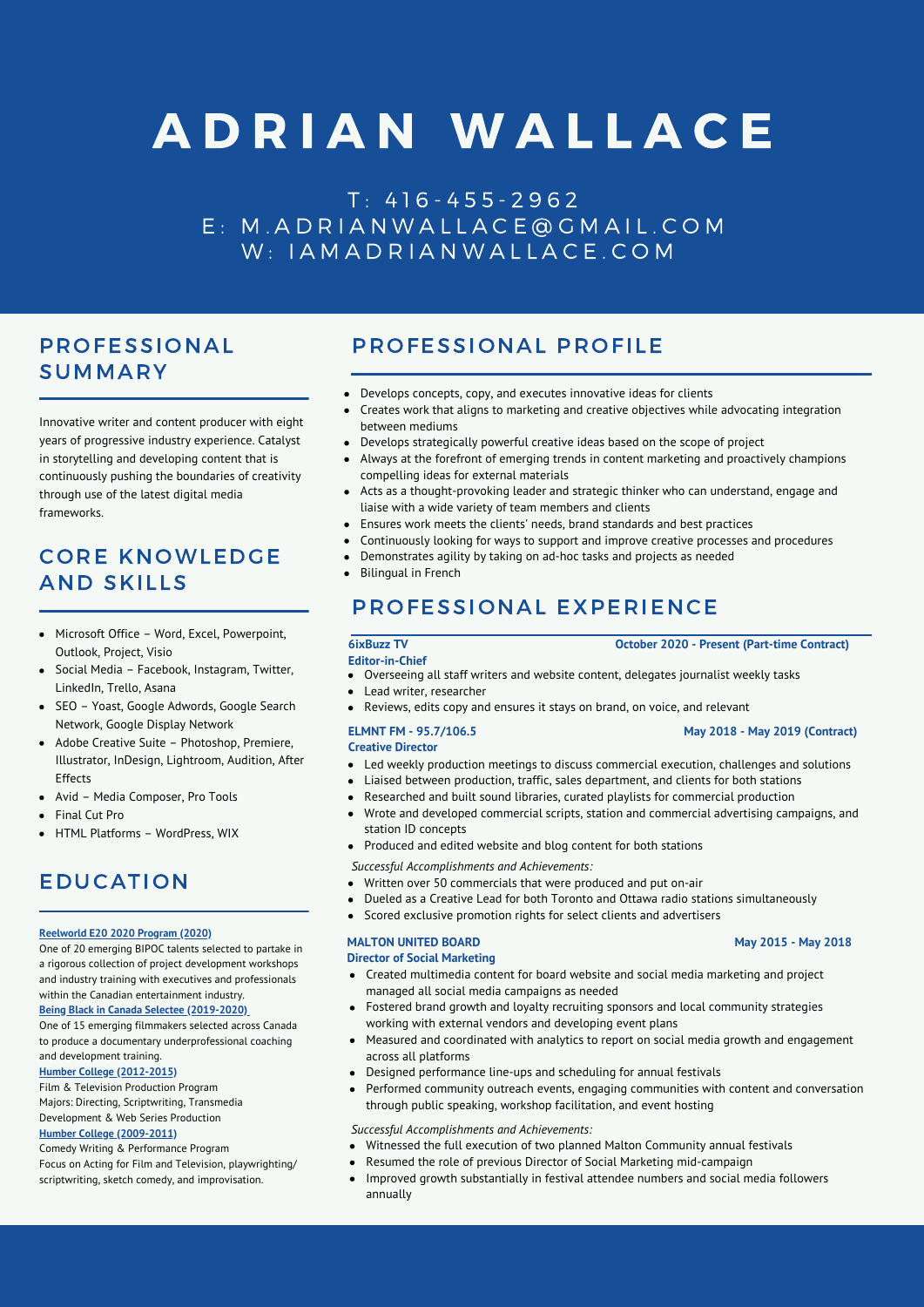### **ROTOROB FANTASY SPORTS June 2013 - May 2015**

### **NBA Editor**

- Curated, wrote and reported NBA news weekly
- Pitched and developed the content creation of original article ideas
- Competed in fantasy basketball sports leagues as an ambassador of the company's brand
- Researched player scouting, free agency trends and player statistics
- Developed and wrote fantasy basketball player strategy guides

### *Successful Accomplishments and Achievements:*

- "Contributor of the Year" nominated in first year of sports news writing
- Mentored writers who were later recruited as contributing editors
- Won two ESPN Fantasy Basketball leagues back-to-back

### **HUMBER COLLEGE/ BOB RUMBALL CENTRE FOR THE DEAF May 2012 - May 2013 (Contract) Content Producer**

- Produced promo video content for Humber programs such as: Communicating with the Deaf in Emergency Situations (First Contact), TESOL Teaching English to Speakers of Other Languages
- Produced ASL (American Sign Language) workshop videos
- Recorded and edited ASL workshop sessions, simulated emergency situations, and TESOL classes
- Administered data entry and phone assistance to Liberal Arts and Continuing Education students with curriculum information and instructions
- Designed multimedia materials for digital content, print for magazines, flyers, and brochures

### *Successful Accomplishments and Achievements:*

- Completed a year's work of content production in an accelerated 9 months
- Sole-producer of ASL workshop video content still used today by Humber College and Bob Rumball Centre for the Deaf
- Carried out administrative tasks and met content production deadlines simultaneously

# EXTRA CURRICULAR

### **Screenwriting Mentor**

Provides mentorship to youth looking to pursue a career in screenwriting and filmmaking

### **Video Producer**

Set up and shot Red Carpet interviews at Toronto International Film Festival

# AWARDS AND ACCOLADES

### *Awards:*

### **Artscape Foundation**

**2020 Launchpad Bursary Recipient** Emerging and established creative recognition. Providing educational support, tools, and facility resources.

### **Courtside (Web Series) – Season One**

**Creator, Writer, Director, Actor** Best Web Series Award | Toronto International Nollywood Film Festival (2018)

### **Pull Up Your Pants (Documentary)**

**Writer, Director**

Finalist | Reel Black Men Film Festival (2018) Best Student Documentary | Montreal World Film Festival (2014) Royal Reel Award | Canada International Film Festival (2015) Finalist | Miami Grand Indie Convention (2016)

### **Humber College**

### **Film and Television Production Student**

Edward E. Rollins Scriptwriting Memorial Award (2015) Recognized for outstanding achievement in scriptwriting.

### *Nominations:*

### **Courtside (Web Series) – Season One Creator, Writer, Director, Actor**

- TO Webfest (2017) | Toronto Best Music nominee
- Best Diverse Representation nominee
- Best Canadian Story nominee
- · Triple Threat Auteur nominee

### *Official Selections:*

**Because We Are (Feature Film) Writer, Producer** Montreal International Black Film Festival (2020) | Montreal

### **Black Sun (Documentary)**

**Writer, Director** Film For Peace (2020) | Toronto International Social Change Film Festival (2020) | Chicago Toronto Black FIlm Festival (2020) | Toronto CaribbeanTales Film Festval (2020) | Toronto Halifax Black Film Festival (2020) | Halifax Montreal Black Film Festival (2019) | Montreal

### **Courtside (Web Series) – Season One Creator, Writer, Director, Actor**

Lift-Off Global Network Sessions (2020) | United Kingdom Toronto International Nollywood Film Festival (2018) | Toronto Chicago Amarcord Arthouse Television & Video Awards (2017) | Chicago Miami Webfest (2017) | Miami TO Webfest (2017) | Toronto LifeArt Media Festival (2017) | Athens Urban Media Makers Film Festival (2017) | Atlanta

### **Pull Up Your Pants (Documentary) Writer, Director**

Reel Black Men Film Festival (2018) | Los Angeles True Doc Film Festival (2016) | Ukraine Indiewise Convention (2016) | Miami, Florida Montreal World Film Festival (2014) | Montreal, Quebec

**NIA Centre for the Arts November 2018 - Present**

**Cosmote TV September 2018/ September 2019**